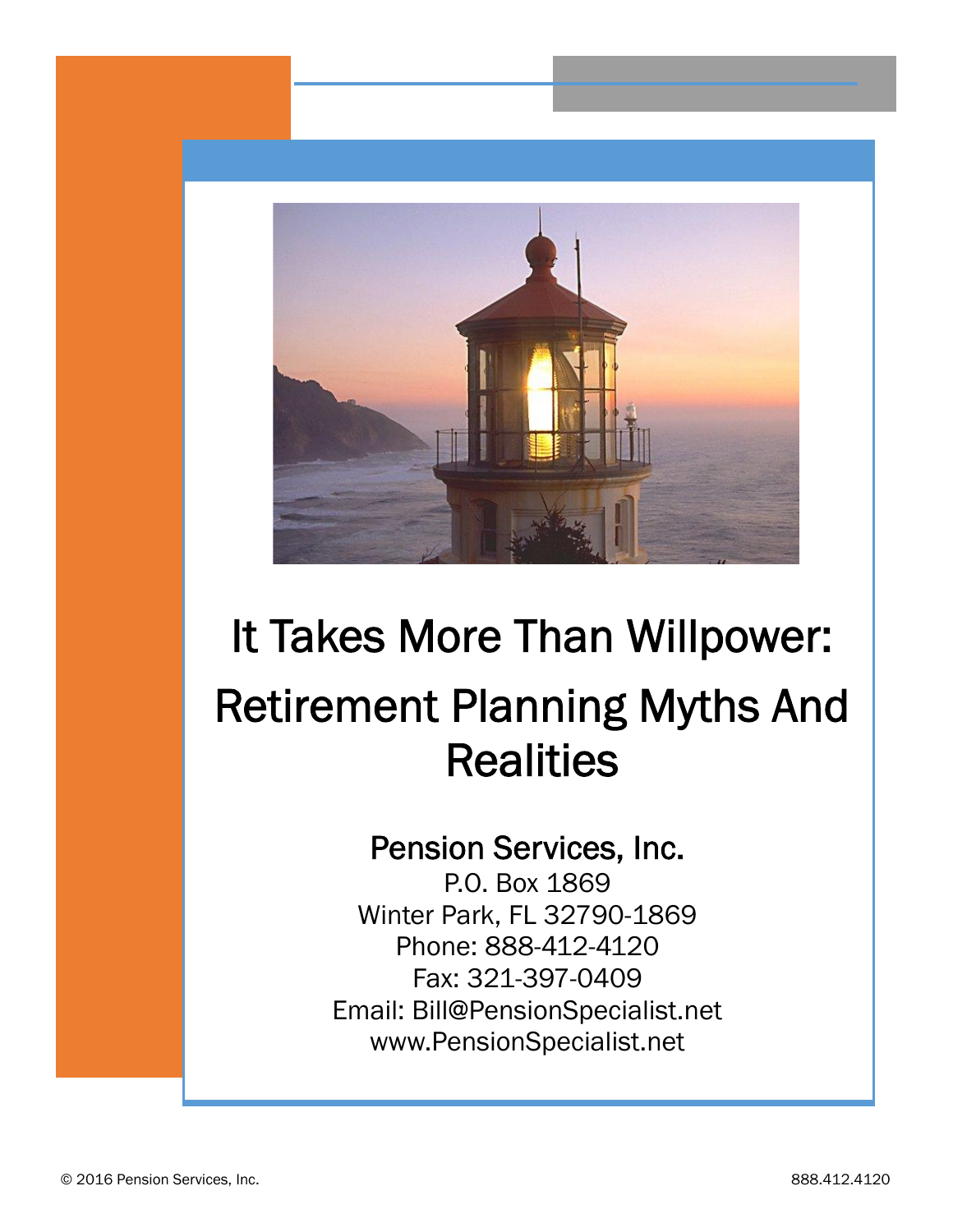### **It Takes More Than Willpower: Retirement Planning Myths And Realities**

#### **By Bill Black**

It takes more than willpower to successfully plan for retirement. You start by clearly identifying your goal, of course; then you need to accurately assess your financial situation and make realistic projections. That's where some common misunderstandings about retirement - and planning for it - may get in the way of reaching your retirement goals. Let's look at some of those myths.

#### *Myth: Social Security and a pension will be enough*

Social Security currently does not provide adequate income for most retirees, and future benefit reductions are possible. Fewer employers are providing a company pension. According to the 2000 U.S. Census Bureau statistics, only 50 percent of those employed by medium and large companies were included in defined benefit pension plans.\* If you think Social Security and a pension will be enough, you may be underestimating how much you should be saving.

#### *Myth: Plan for 10 to 15 years*

A survey taken in 2000 shows 33 percent of employees believe they will spend less than 20 years in retirement. The reality is that not only are Americans living longer, many are retiring earlier. Among today's retirees, 36 percent say they retired earlier than planned - often due to changes in employment or health.\*\* Willard Scott, weather reporter, NBC News' "Today," says centenarians are the fastest growing group today. You may need to boost your retirement savings if you have underestimated how many years to plan for.

#### *Myth: Fixed income investments are best*

Common wisdom says that five years before you retire you should move all